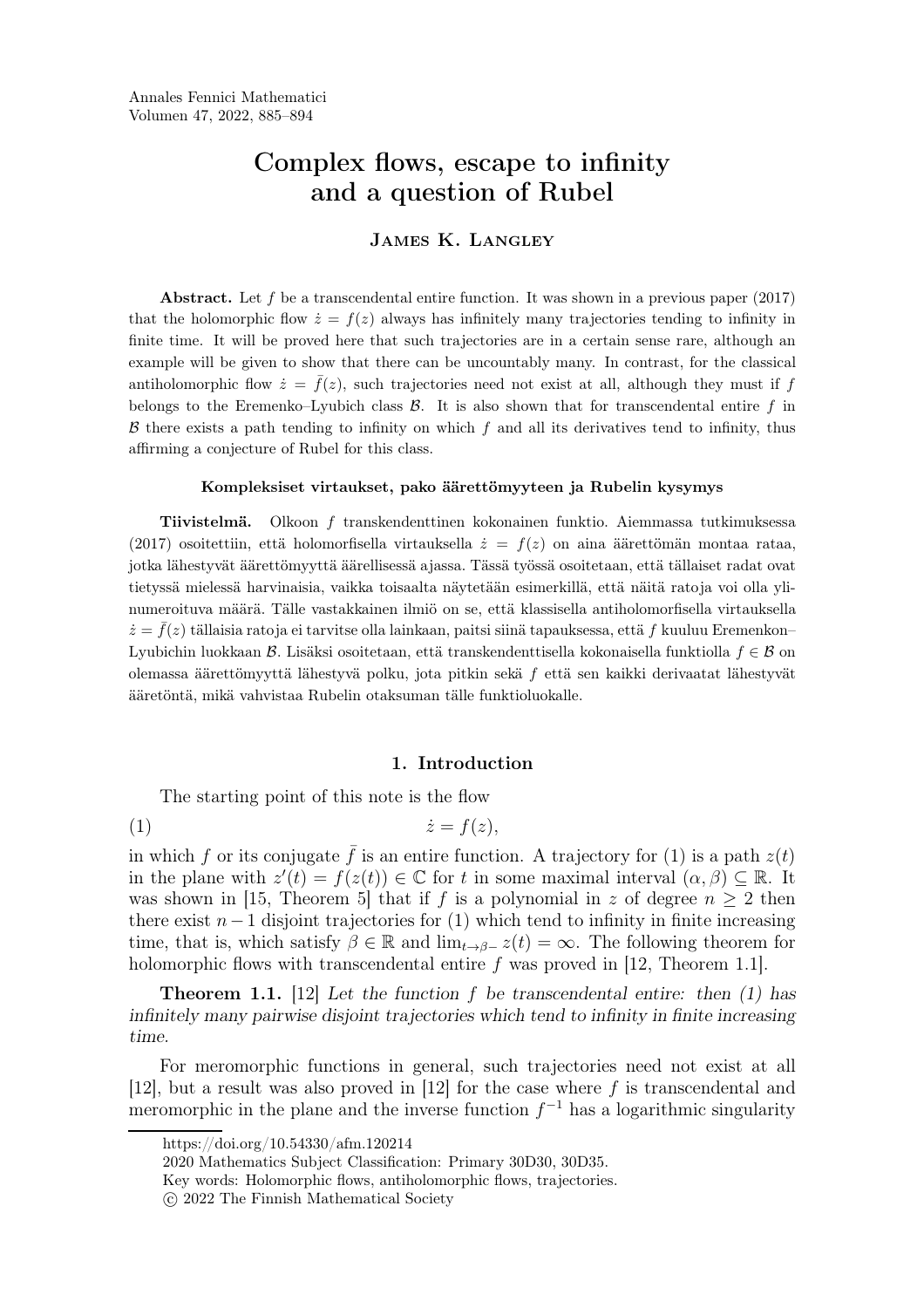over  $\infty$ : this means that there exist  $M > 0$  and a simply connected component U of the set  $\{z \in \mathbb{C} : |f(z)| > M\}$  such that U contains no poles of f and log f maps U conformally onto the half-plane  $H = \{v \in \mathbb{C} : \text{Re} \, v > \log M\}$  [\[3,](#page-8-2) [16\]](#page-9-0). In this case [\[12,](#page-8-1) Theorem 1.2], [\(1\)](#page-0-4) has infinitely many pairwise disjoint trajectories tending to infinity in finite increasing time from within a neighbourhood  $\{z \in U : |f(z)| > M' \ge M\}$  of the singularity.

On the other hand, for entire f in  $(1)$ , it seems that trajectories which tend to infinity in finite increasing time are somewhat exceptional. For the simple example  $\dot{z} = -\exp(-z)$ , it is easy to check that all trajectories satisfy  $\exp(z(t)) = \exp(z(0)) - t$ and so tend to infinity as t increases, but take infinite time to do so unless  $\exp(z(0))$ is real and positive.

It will be shown that for transcendental entire f there is, in a certain sense, zero probability of landing on a trajectory of [\(1\)](#page-0-4) which tends to infinity in finite increasing time. To state the theorem, let  $f$  be transcendental entire and let

<span id="page-1-0"></span>(2) 
$$
z_0 \in \mathbb{C}, \quad f(z_0) \neq 0, \quad F(z) = \int_{z_0}^z \frac{du}{f(u)}.
$$

Then  $F(z)$  is defined near  $z_0$  and is real and increasing as z follows the trajectory  $\zeta_{z_0}(t)$  of [\(1\)](#page-0-4) starting at  $z_0$ . Let  $\delta$  be small and positive and take the pre-image  $L_{\delta}(z_0)$ of the real interval  $(-\delta, \delta)$  under the function  $-iF(z)$ ; then  $L_{\delta}(z_0)$  is perpendicular to  $\zeta_{z_0}(t)$  at  $z_0$ . The proof of the following result is adapted from that of the Gross star theorem [\[16,](#page-9-0) p. 292].

<span id="page-1-1"></span>**Theorem 1.2.** Let f be a transcendental entire function and let  $z_0$  and F be as in [\(2\)](#page-1-0). For small positive  $\delta$  let  $Y_{\delta}$  be the set of  $y \in (-\delta, \delta)$  such that the trajectory of [\(1\)](#page-0-4) starting at  $F^{-1}(iy)$  tends to infinity in finite increasing time. Then  $Y_{\delta}$  has Lebesgue measure 0.

Theorem [1.2](#page-1-1) seems unlikely to be best possible, but a construction from [\[18\]](#page-9-1) (see [§3\)](#page-4-0) gives rise to a transcendental entire f for which  $(1)$  has uncountably many trajectories tending to infinity in finite increasing time.

<span id="page-1-2"></span>It seems natural to ask similar questions in respect of the antiholomorphic flow

(3) 
$$
\dot{z} = \frac{dz}{dt} = \bar{g}(z),
$$

where  $q$  is a non-constant entire function. Equation [\(3\)](#page-1-2) appears widely in textbooks as a model for incompressible irrotational plane fluid flow [\[19,](#page-9-2) pp. 85–86], and is linked to [\(1\)](#page-0-4) insofar as if  $f = 1/q$  then [\(3\)](#page-1-2) has the same trajectories as (1), since  $\bar{g} = f/|f|^2$ , although zeros of one of f and g are of course poles of the other and in general the speeds of travel differ. The trajectories of [\(3\)](#page-1-2) are determined by choosing G with  $G'(z) = g(z)$  and writing

<span id="page-1-3"></span>(4) 
$$
v = G(z), \quad \dot{v} = g(z)\dot{z} = |g(z)|^2 \ge 0,
$$

which leads to the classical fact that trajectories for [\(3\)](#page-1-2) are level curves of  $\text{Im } G(z)$ on which Re  $G(z)$  increases with t. By the maximum principle, Im  $G(z)$  cannot be constant on a closed curve. Thus, apart from the countably many which tend to a zero of  $G' = q$ , all non-constant trajectories for [\(3\)](#page-1-2) go to infinity, but how long they take to do so is less evident.

If a non-constant trajectory  $\Gamma$  of [\(3\)](#page-1-2) passes from  $z_1$  to  $z_2$  along an arc avoiding zeros of g, then [\(4\)](#page-1-3) implies that  $\text{Im } v = \beta$  is constant on  $\Gamma$  and  $X = \text{Re } v$  increases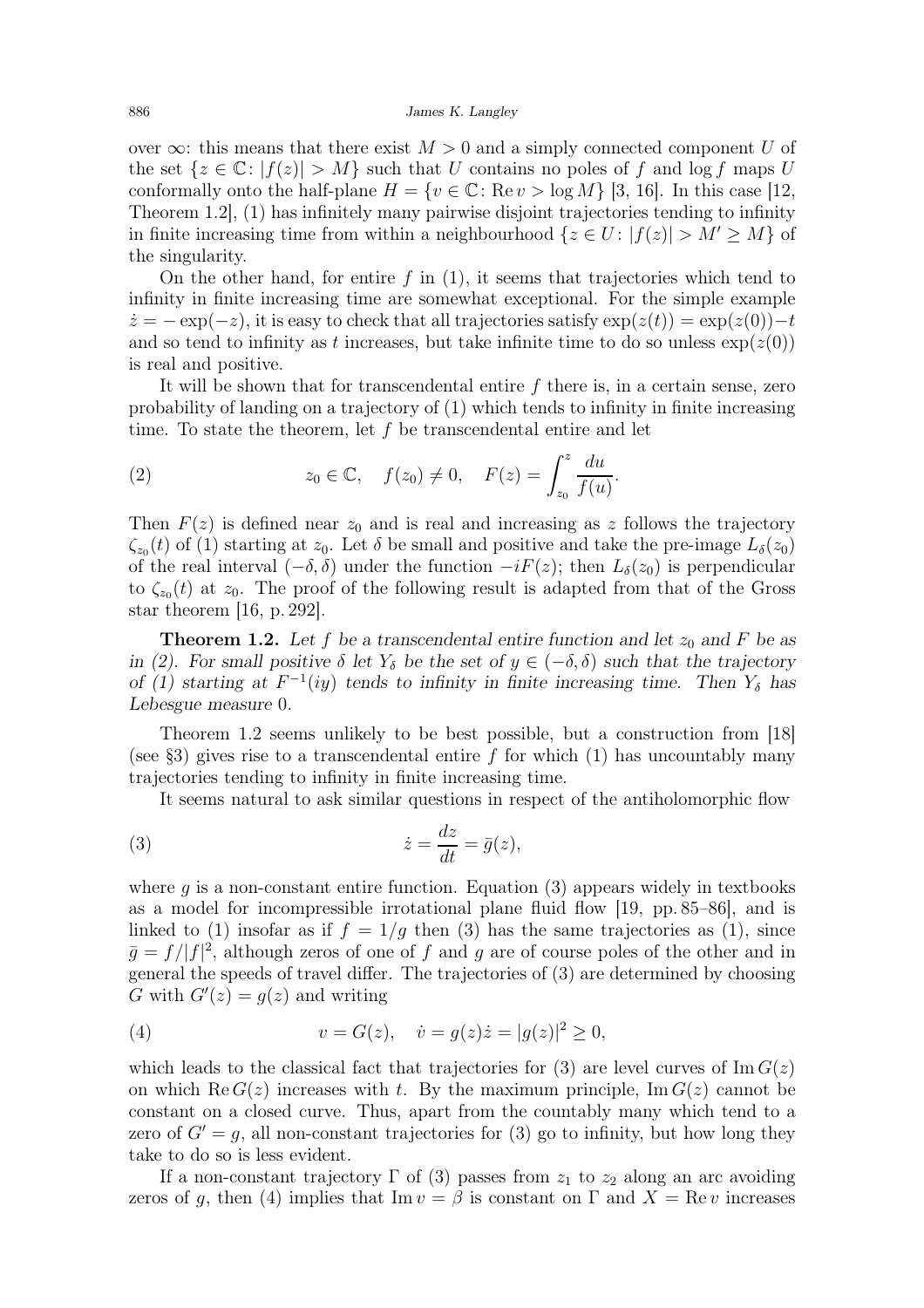from  $X_1 = \text{Re } G(z_1)$  to  $X_2 = \text{Re } G(z_2)$ , the transit time being given by

<span id="page-2-0"></span>(5) 
$$
\int_{X_1+i\beta}^{X_2+i\beta} \frac{1}{|g(z)|^2} dv = \int_{X_1+i\beta}^{X_2+i\beta} \left| \frac{dz}{dv} \right|^2 dv = \int_{X_1}^{X_2} \left| \frac{dz}{dX} \right|^2 dX.
$$

Suppose that  $G' = g$  is a polynomial of degree  $n \ge 1$  in [\(3\)](#page-1-2), [\(4\)](#page-1-3) and [\(5\)](#page-2-0). If  $S \in \mathbb{R}$ and R is sufficiently large and positive then each pre-image under  $v = G(z)$  of the half-line  $v = r + iS, r \ge R$ , gives a trajectory of [\(3\)](#page-1-2) which tends to infinity, on which [\(4\)](#page-1-3) delivers

$$
\frac{dt}{dv} = \frac{1}{|g(z)|^2} \sim \frac{c_1}{|z|^{2n}} \sim \frac{c_2}{|v|^{2n/(n+1)}},
$$

with  $c_1, c_2$  positive constants. Hence [\(5\)](#page-2-0) implies that the transit time to infinity is finite for  $n \geq 2$  and infinite for  $n = 1$ . Thus, if g is a non-linear polynomial, [\(3\)](#page-1-2) always has uncountably many trajectories tending to infinity in finite increasing time, but it turns out that this need not be the case for transcendental entire  $q$ .

<span id="page-2-1"></span>**Theorem 1.3.** There exists a transcendental entire function q such that  $(3)$  has no trajectories tending to infinity in finite increasing time.

Theorem [1.3](#page-2-1) also marks a sharp contrast with Theorem [1.1,](#page-0-5) and its proof rests on the following immediate consequence of a result of Barth, Brannan and Hayman [\[1,](#page-8-3) Theorem 2].

<span id="page-2-2"></span>**Theorem 1.4.** [\[1\]](#page-8-3) There exists a transcendental entire function  $G$  such that any unbounded connected plane set contains a sequence  $(w_n)$  tending to infinity on which  $U = \text{Re } G \text{ satisfies } (-1)^n U(w_n) \leq |w_n|^{1/2}.$ 

To establish Theorem [1.4,](#page-2-2) take the plane harmonic function  $v$  constructed in [\[1,](#page-8-3) Theorem 2, using  $\psi(r)$  as given by [\[1,](#page-8-3) p. 364]. With  $U = v$ , and V a harmonic conjugate of  $U$ , elementary considerations show that the resulting entire function  $G = U + iV$  cannot be a polynomial.

On the other hand, in the presence of a logarithmic singularity of the inverse function over infinity, trajectories of [\(3\)](#page-1-2) tending to infinity in finite increasing time exist in abundance.

<span id="page-2-3"></span>**Theorem 1.5.** Let  $g$  and  $G$  be transcendental meromorphic functions in the plane such that  $G' = g$  and either  $G^{-1}$  or  $g^{-1}$  has a logarithmic singularity over  $\infty$ . Then in each neighbourhood of the singularity the flow  $(3)$  has a family of pairwise disjoint trajectories  $\gamma_Y, Y \in \mathbb{R}$ , each of which tends to infinity in finite increasing time.

Theorem [1.5](#page-2-3) applies in particular if g or its antiderivative  $G$  is a transcendental entire function and belongs to the Eremenko–Lyubich class  $\mathcal{B}$ , which plays a salient role in complex dynamics [\[2,](#page-8-4) [6,](#page-8-5) [17\]](#page-9-3) and is defined by the property that  $F \in \mathcal{B}$  if the finite critical and asymptotic values of  $F$  form a bounded set, from which it follows that if  $F \in \mathcal{B}$  is transcendental entire then  $F^{-1}$  automatically has a logarithmic singularity over  $\infty$ . A specific function to which Theorem [1.5](#page-2-3) may be applied is  $g(z) = e^{-z} + 1$ ; here g is in B, but its antiderivative G is not, and this example also gives uncountably many trajectories of [\(3\)](#page-1-2) taking infinite time to reach infinity through the right half-plane.

Theorem [1.5](#page-2-3) is quite straightforward to prove when the inverse of  $G$  has a logarithmic singularity over infinity, but the method turns out to have a bearing on the following question of Rubel [\[7,](#page-8-6) pp. 595–596]: if f is a transcendental entire function, must there exist a path tending to infinity on which  $f$  and its derivative  $f'$  both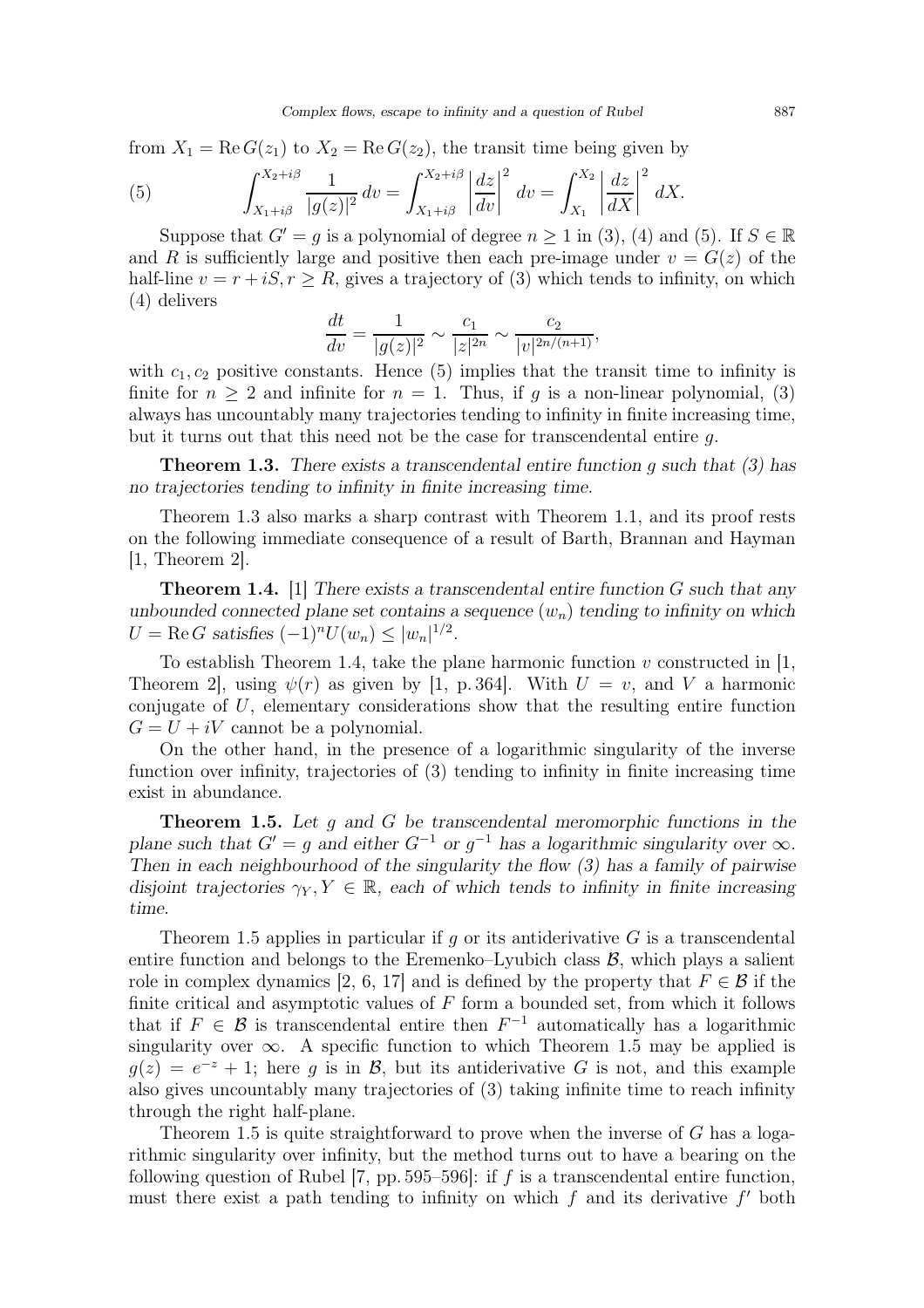have asymptotic value  $\infty$ ? This problem was motivated by the classical theorem of Iversen [\[16\]](#page-9-0), which states that  $\infty$  is an asymptotic value of every non-constant entire function. For transcendental entire  $f$  of finite order, a strongly affirmative answer to Rubel's question was provided by the following result [\[11,](#page-8-7) Theorem 1.5].

<span id="page-3-1"></span>Theorem 1.6. [\[11\]](#page-8-7) Let the function f be transcendental and meromorphic in the plane, of finite order of growth, and with finitely many poles. Then there exists a path  $\gamma$  tending to infinity such that, for each non-negative integer m and each positive real number c,

<span id="page-3-0"></span>(6) 
$$
\lim_{z \to \infty, z \in \gamma} \frac{\log |f^{(m)}(z)|}{\log |z|} = +\infty \quad \text{and} \quad \int_{\gamma} |f^{(m)}(z)|^{-c} |dz| < +\infty.
$$

For functions of infinite order, Rubel's question appears to be difficult, although a path satisfying [\(6\)](#page-3-0) for  $m = 0$  is known to exist for any transcendental entire function f [\[14\]](#page-8-8). However, a direct analogue of Theorem [1.6](#page-3-1) goes through relatively straightforwardly for transcendental entire functions  $f$  in the Eremenko–Lyubich class B.

<span id="page-3-3"></span>**Theorem 1.7.** Let  $f$  be a transcendental meromorphic function in the plane such that  $f^{-1}$  has a logarithmic singularity over  $\infty$ , and let  $D \in \mathbb{R}$ . Then there exists a path  $\gamma$  tending to infinity in a neighbourhood of the singularity, such that  $f(z) - iD$  is real, positive and increasing on  $\gamma$  and [\(6\)](#page-3-0) holds for each integer  $m \geq 0$ and real  $c > 0$ .

This paper is organised as follows: Theorem [1.2](#page-1-1) is proved in [§2,](#page-3-2) followed by an example in [§3](#page-4-0) and the proof of Theorem [1.3](#page-2-1) in [§4.](#page-5-0) It is then convenient to give the proof of Theorem [1.7](#page-3-3) in [§5,](#page-6-0) prior to that of Theorem [1.5](#page-2-3) in [§6.](#page-7-0)

### 2. Proof of Theorem [1.2](#page-1-1)

<span id="page-3-2"></span>Let f, F,  $z_0$  and  $\delta$  be as in the statement of Theorem [1.2.](#page-1-1) For  $y \in (-\delta, \delta)$  let  $g(y) = F^{-1}(iy)$  and let  $T(y)$  be the supremum of  $s > 0$  such that the trajectory  $\zeta_{g(y)}(t)$  of [\(1\)](#page-0-4) with  $\zeta_{g(y)}(0) = g(y)$  is defined and injective for  $0 \leq t < s$ . If the trajectory  $\zeta_{g(y)}(t)$  is periodic with minimal period  $S_y$  then  $T(y) = S_y$  and  $\zeta_{g(y)}(t)$ has the same period for y' close to y [\[4\]](#page-8-9). Furthermore, if  $\zeta_{g(y)}(t)$  tends to infinity in finite time then  $T(y) < +\infty$ , while if  $T(y)$  is finite but  $\zeta_{q(y)}(t)$  is not periodic then  $\lim_{t \uparrow T(y)} \zeta_{g(y)}(t) = \infty$  [\[12,](#page-8-1) Lemma 2.1]. Set

$$
A = \{ iy + t : y \in (-\delta, \delta), \ 0 < t < T(y) \}, \ \ B = \{ \zeta_{g(y)}(t) : y \in (-\delta, \delta), \ 0 < t < T(y) \}.
$$

Then  $G(iy + t) = \zeta_{q(y)}(t)$  is a bijection from A to B.

For  $u = \zeta_{q(y)}(t)$ , where  $y \in (-\delta, \delta)$  and  $0 < t < T(y)$ , let  $\sigma_u$  be the subarc of  $L_{\delta}(z_0)$  from  $z_0$  to  $g(y)$  followed by the sub-trajectory of [\(1\)](#page-0-4) from  $g(y)$  to u, and define F by [\(2\)](#page-1-0) on a simply connected neighbourhood  $D_u$  of  $\sigma_u$ . Then F maps  $\sigma_u$ bijectively to the line segment  $[0, iy]$  followed by the line segment  $[iy, iy + t]$ , and taking a sub-domain if necessary makes it possible to assume that  $F$  is univalent on  $D_u$ , with inverse function defined on a neighbourhood of  $(iy, iy + t]$ .

Let  $y'$  and  $t'$  be real and close to  $y$  and  $t$  respectively. Then the image under  $F^{-1}$  of the line segment  $[iy', iy' + t']$  is an injective sub-trajectory of [\(1\)](#page-0-4) joining  $g(y') \in L_{\delta}(z_0)$  to  $F^{-1}(iy' + t') = \zeta_{g(y')}(t') = G(iy' + t')$ , and so  $T(y') \ge t'$ . Thus  $y \to T(y)$  is lower semi-continuous and A is a domain, while  $G: A \to B$  is analytic. Moreover, A is simply connected, because its complement in  $\mathbb{C} \cup \{\infty\}$  is connected,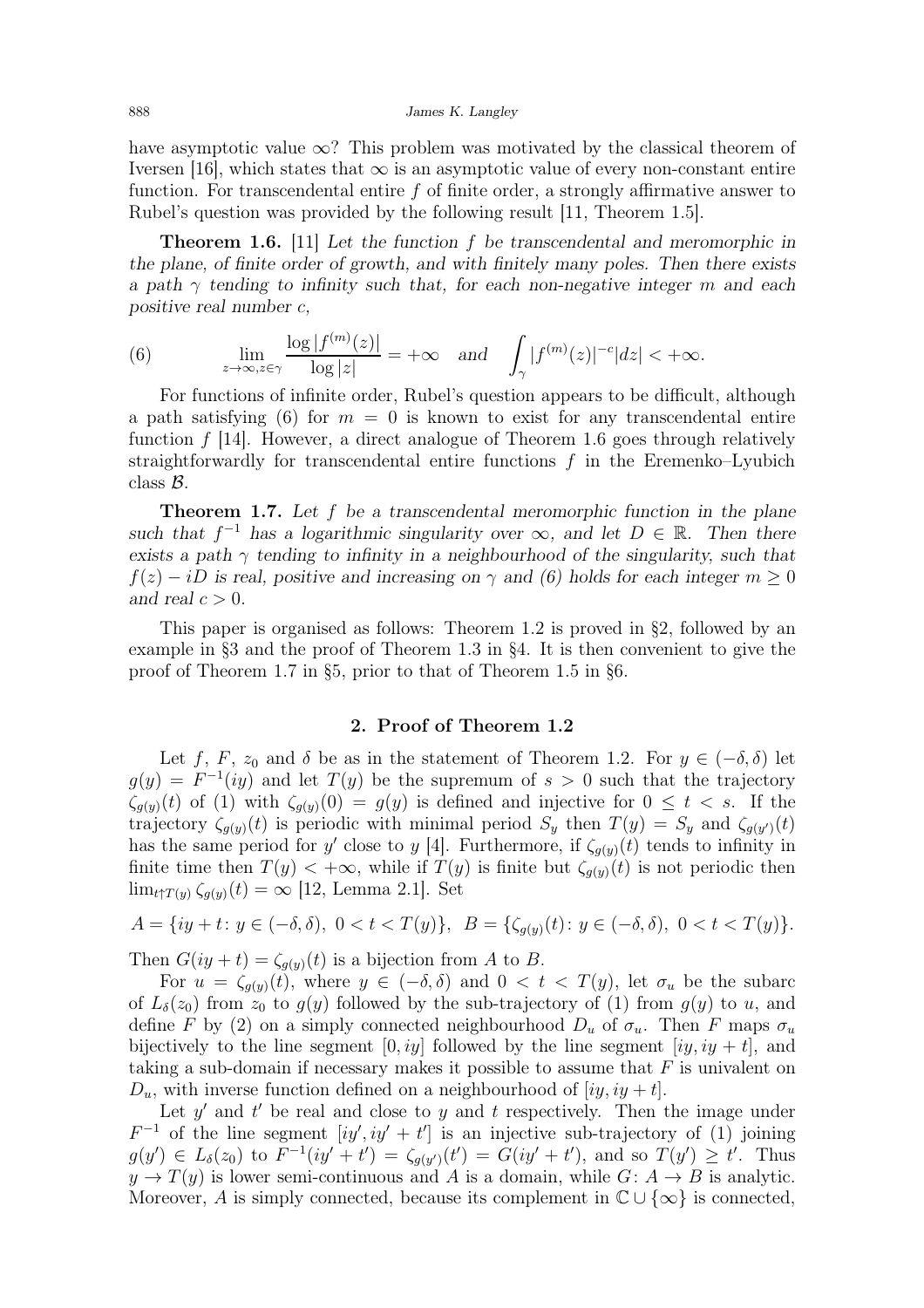and so is  $B$ . Furthermore,  $F$  extends to be analytic on  $B$ , by  $(2)$  and the fact that  $f \neq 0$  on B, and  $F \circ G$  is the identity on A because  $F(G(t)) = t$  for small positive t.

For  $N \in (0, +\infty)$ , let  $M_N$  be the set of all y in  $(-\delta, \delta)$  such that  $\zeta_{g(y)}(t)$  tends to infinity and  $T(y) < N$ . To prove Theorem [1.2,](#page-1-1) it suffices to show that each such  $M_N$  has measure 0, and the subsequent steps will be adapted from the proof of the Gross star theorem [\[16,](#page-9-0) p.292] and its extensions due to Kaplan [\[10\]](#page-8-10). Let  $\Lambda_N \subseteq B$ be the image of  $\Omega_N = \{w \in A : \text{Re } w < N\}$  under G, let r be large and positive and denote the circle  $|z| = r$  by  $S(0, r)$ . Then  $S(0, r) \cap \Lambda_N$  is a union of countably many open arcs  $\Sigma_r$ .

If  $y \in M_N$  then  $T(y) < N$  and as  $t \to T(y)$  the image  $z = G(iy + t)$  tends to infinity in  $\Lambda_N$  and so crosses  $S(0, r)$ , and hence there exists  $\zeta$  in some  $\Sigma_r$  with Im  $F(\zeta) = y$ , since  $F: B \to A$  is the inverse of G. Thus the measure  $\mu_N$  of  $M_N$  is at most the total length  $s(r)$  of the arcs  $F(\Sigma_r)$ . It follows from the Cauchy–Schwarz inequality that, as  $t \to +\infty$ ,

$$
\mu_N^2 \le s(t)^2 = \left( \int_{te^{i\phi} \in \Lambda_N} |F'(te^{i\phi})|t \, d\phi \right)^2
$$
  

$$
\le \left( \int_{te^{i\phi} \in \Lambda_N} |F'(te^{i\phi})|^2 t \, d\phi \right) \left( \int_{te^{i\phi} \in \Lambda_N} t \, d\phi \right) \le 2\pi t \left( \int_{te^{i\phi} \in \Lambda_N} |F'(te^{i\phi})|^2 t \, d\phi \right).
$$

Thus  $\mu_N = 0$ , since dividing by  $2\pi t$  and integrating from r to  $r^2$  yields, as  $r \to +\infty$ ,

$$
\frac{\mu_N^2 \log r}{2\pi} \le \int_r^{r^2} \int_{te^{i\phi} \in \Lambda_N} |F'(te^{i\phi})|^2 t \, d\phi \, dt \le \int_{\Lambda_N} |F'(te^{i\phi})|^2 t \, d\phi \, dt
$$
  
= area( $\Omega_N$ )  $\le 2\delta N$ .

#### 3. An example

<span id="page-4-0"></span>Suppose that  $G$  is a locally univalent meromorphic function in the plane, whose set of asymptotic values is an uncountable subset  $E$  of the unit circle  $\mathbb T$ . Suppose further that there exists a simply connected plane domain  $D$ , mapped univalently onto the unit disc  $\Delta$  by G, such that the branch  $\phi$  of  $G^{-1}$  mapping  $\Delta$  to D has no analytic extension to a neighbourhood of any  $\beta \in E$ .

Let  $F = S(G)$ , where S is a Möbius transformation mapping  $\Delta$  onto  $\{w \in$  $\mathbb{C}$ : Rew  $\langle 0 \rangle$ , and for  $\beta \in E$  let  $\alpha = S(\beta)$  and let L be the half-open line segment  $[\alpha - 1, \alpha)$ . Then  $M = S^{-1}(L)$  is a line segment or circular arc in  $\Delta$  which meets T orthogonally at  $\beta$ . Moreover,  $\phi(M)$  is a level curve of Im F in D, which cannot tend to a simple  $\beta$ -point of G in C because this would imply that  $\phi$  extends to a neighbourhood of  $\beta$ . Hence  $\phi(M)$  is a path tending to infinity in D, on which Im  $F(z)$ is constant and  $F(z)$  tends to  $\alpha$ .

Since G and F are locally univalent,  $f = 1/F'$  is entire. As  $t \to 0-$  write, on  $\phi(M),$ 

$$
F(z) = \alpha + t, \quad \frac{dt}{dz} = F'(z) = \frac{1}{f(z)}, \quad \frac{dz}{dt} = f(z),
$$

so that  $\phi(M)$  is a trajectory of [\(1\)](#page-0-4) which tends to infinity in finite increasing time, and there exists one of these for every  $\beta$  in the uncountable set E.

A suitable G is furnished by a construction of Volkovyskii [\[5,](#page-8-11) [18\]](#page-9-1), in which  $\mathbb{T} \setminus E$ is a union of disjoint open circular arcs  $I_k = (a_k, b_k)$ , oriented counter-clockwise. For each k, take the multi-sheeted Riemann surface onto which  $(a_k - b_k e^z)/(1 - e^z)$  maps the plane, cut it along a curve which projects to  $I_k$ , and glue to  $\Delta$  that half which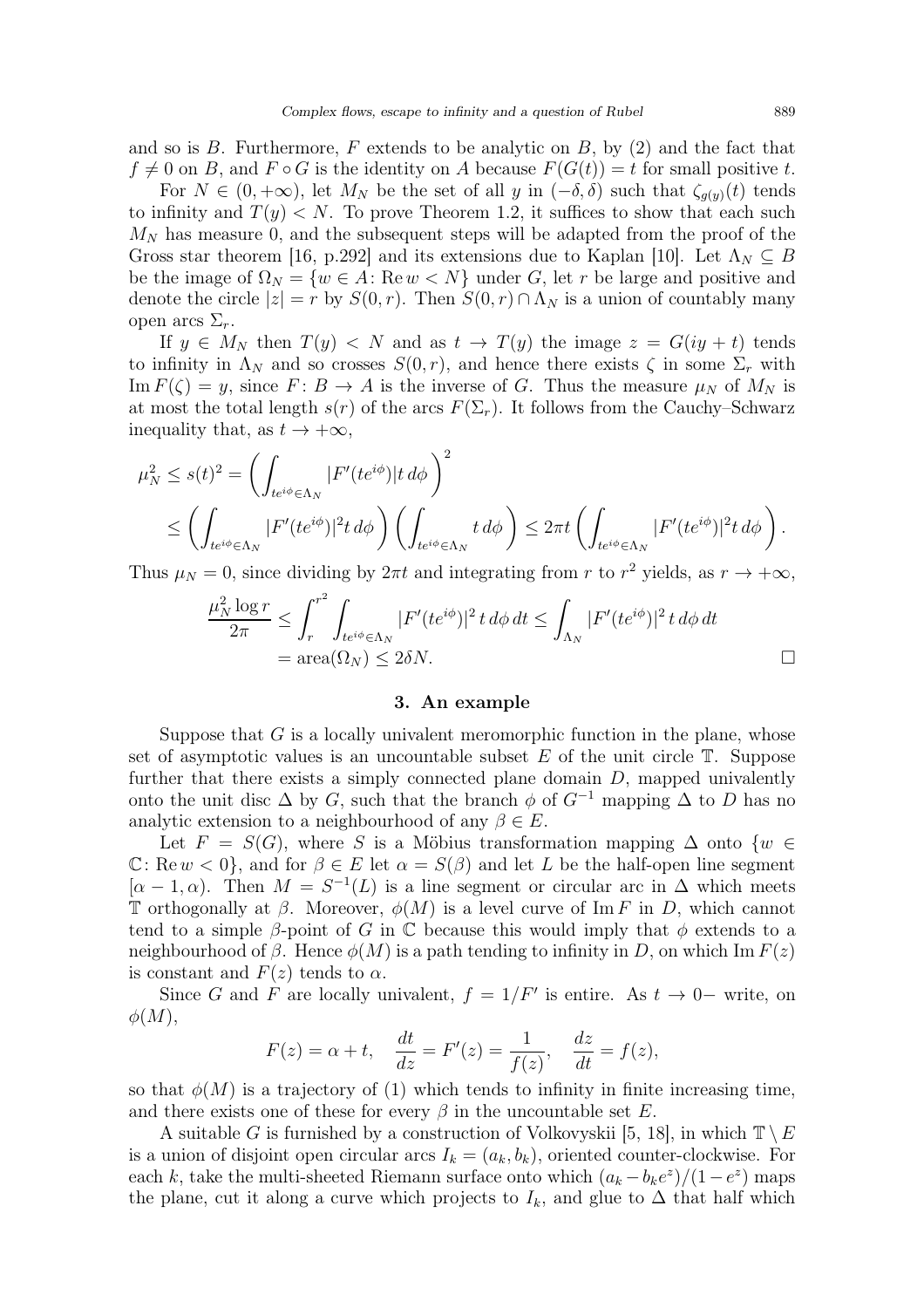lies to the right as  $I_k$  is followed counter-clockwise. This forms a simply connected Riemann surface R with no algebraic branch points. By [\[18,](#page-9-1) Theorem 17, p. 71] (see also [\[5,](#page-8-11) p. 6]), the  $I_k$  can be chosen so that R is parabolic and is thereby the image surface of a locally univalent meromorphic function G in the plane.

### 4. Proof of Theorem [1.3](#page-2-1)

<span id="page-5-0"></span>Following the notation of the introduction, suppose that  $v = G(z)$  is a transcendental entire function with derivative  $g$  in [\(3\)](#page-1-2), [\(4\)](#page-1-3) and [\(5\)](#page-2-0).

<span id="page-5-1"></span>**Proposition 4.1.** Let  $\Gamma$  be a level curve tending to infinity on which  $Y =$ Im  $G(z) = \beta \in \mathbb{R}$  and  $X = \text{Re } G(z)$  increases, with  $X \ge \alpha \in \mathbb{R}$ , and assume that Γ meets no zero of g. Suppose that  $(z_n)$  is a sequence tending to infinity on Γ such that  $v_n = G(z_n) = X_n + i\beta$  satisfies  $v_n = o(|z_n|)^2$ . Then the trajectory of [\(3\)](#page-1-2) which follows  $\Gamma$  takes infinite time in tending to infinity.

Here it is not assumed that  $X \to +\infty$  as  $z \to \infty$  on  $\Gamma$ .

Proof of Proposition [4.1.](#page-5-1) It may be assumed that  $\Gamma$  starts at  $z^*$  and  $G(z^*) =$  $\alpha + i\beta$ . Denote positive constants, independent of n, by  $C_j$ . Then the Cauchy-Schwarz inequality gives, as  $n$  and  $z_n$  tend to infinity,

$$
|z_n|^2 \leq \left(C_1 + \int_{\alpha}^{X_n} \left| \frac{dz}{dX} \right| dX\right)^2 \leq 2\left(\int_{\alpha}^{X_n} \left| \frac{dz}{dX} \right| dX\right)^2
$$
  
\n
$$
\leq 2\left(\int_{\alpha}^{X_n} dX\right) \left(\int_{\alpha}^{X_n} \left| \frac{dz}{dX} \right|^{2} dX\right) \leq 2\left(|v_n| + C_2\right) \left(\int_{\alpha}^{X_n} \left| \frac{dz}{dX} \right|^{2} dX\right)
$$
  
\n
$$
\leq o\left(|z_n|^2\right) \left(\int_{\alpha}^{X_n} \left| \frac{dz}{dX} \right|^{2} dX\right).
$$

Thus [\(5\)](#page-2-0) shows that the transit time from  $z^*$  to  $z_n$  tends to infinity with n.  $\Box$ 

The assumption in Proposition [4.1](#page-5-1) that  $\Gamma$  meets no zero of g represents no real restriction since if  $\hat{z}$  is a zero of q of multiplicity  $m \geq 1$ , then the trajectory of [\(3\)](#page-1-2) starting at  $\hat{z}$  is constant. Indeed, if z tends to  $\hat{z}$  as  $X = \text{Re } G(z) \to \hat{X}$  then, with  $c_i$ denoting non-zero constants,

$$
X - \hat{X} = G(z) - G(\hat{z}) \sim c_1(z - \hat{z})^{m+1},
$$

$$
\left| \frac{dz}{dX} \right|^2 = \frac{1}{|g(z)|^2} \sim \frac{c_2}{|X - \hat{X}|^{2m/(m+1)}} \ge \frac{c_2}{|X - \hat{X}|}.
$$

Thus formula [\(5\)](#page-2-0) shows that  $\hat{z}$  cannot be reached in finite (increasing or decreasing) time.  $\square$ 

Proof of Theorem [1.3.](#page-2-1) Let G be the entire function given by Theorem [1.4,](#page-2-2) and set  $g = G'$ . As already noted, no trajectory of  $(3)$  can pass through a zero of g, and it takes infinite time for a trajectory to approach a zero of  $q$ . Furthermore, if  $\Gamma$  is a level curve, starting at  $z^*$  say, on which Im  $G(z)$  is constant and  $U(z) = \text{Re } G(z)$ increases, and on which g has no zeros, then there exists a sequence  $z_n = w_{2n}$  which tends to infinity on  $\Gamma$  and satisfies

$$
U(z^*) \le U(z_n) \le |z_n|^{1/2}, \quad |G(z_n)| \le |U(z_n)| + O(1) \le |z_n|^{1/2} + O(1).
$$

Hence Γ satisfies the hypotheses of Proposition [4.1.](#page-5-1) It now follows that [\(3\)](#page-1-2) has no trajectories tending to infinity in finite increasing time. Since time can be reversed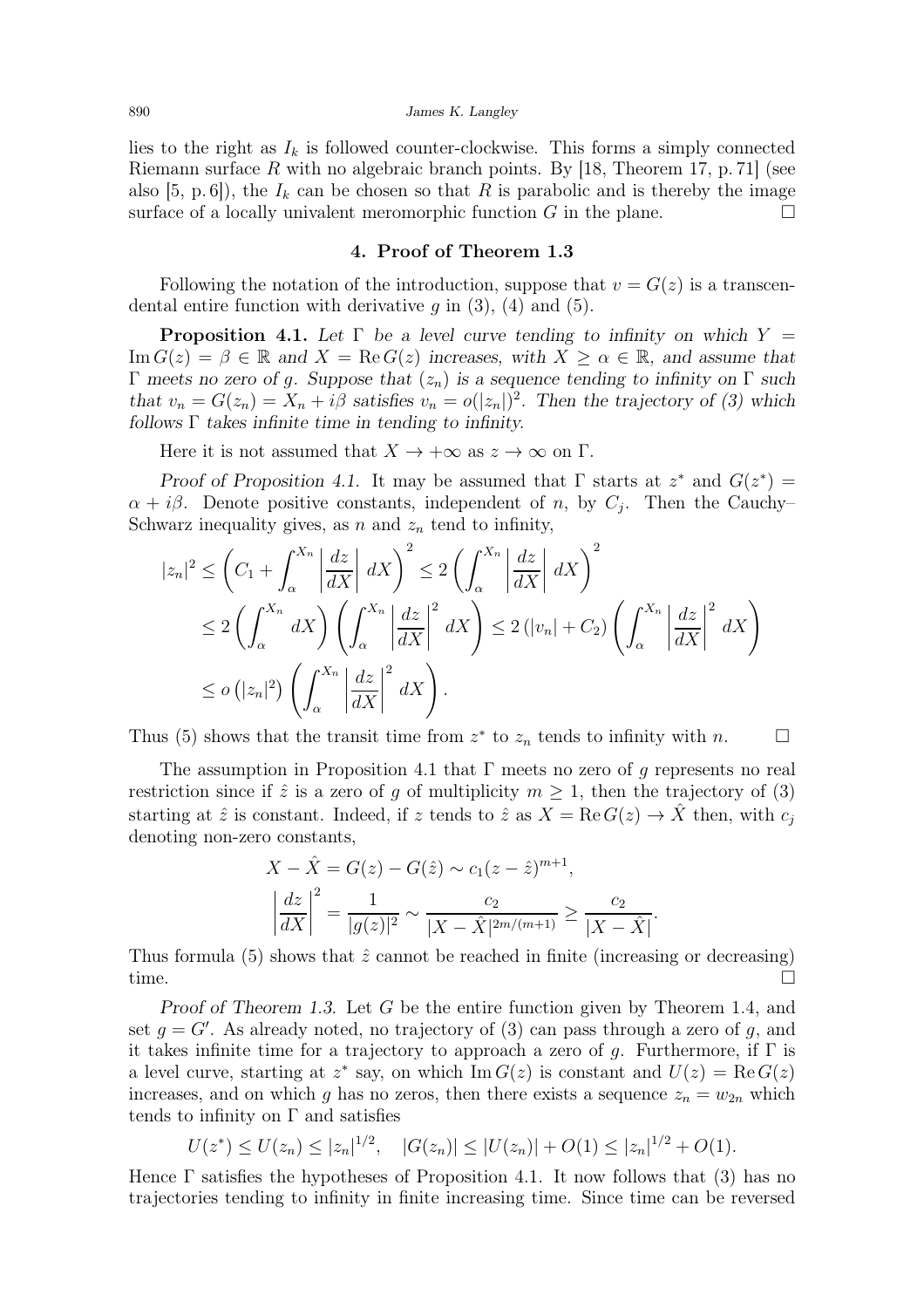<span id="page-6-0"></span>for these flows by setting  $s = -t$  and  $dz/ds = -\bar{g}(z)$ , the same example has no trajectories tending to infinity in finite decreasing time either. trajectories tending to infinity in finite decreasing time either.

#### 5. Proof of Theorem [1.7](#page-3-3)

Let f be as in the hypotheses. Then there exist  $M > 0$  and a component U of  $\{z \in \mathbb{C}: |f(z)| > M\}$  such that  $v = \log f(z)$  is a conformal bijection from U to the half-plane H given by  $\text{Re } v > N = \log M$ ; it may be assumed that  $0 \notin U$ . Let  $\phi: H \to U$  be the inverse function. If  $u \in H$  then  $\phi$  and log  $\phi$  are univalent on the disc  $|w - u| < \text{Re } u - N$  and so Bieberbach's theorem and Koebe's quarter theorem [\[9,](#page-8-12) Chapter 1] imply that

.

(7) 
$$
\left|\frac{\phi''(u)}{\phi'(u)}\right| \le \frac{4}{\text{Re }u - N}, \quad \left|\frac{\phi'(u)}{\phi(u)}\right| \le \frac{4\pi}{\text{Re }u - N}
$$

<span id="page-6-4"></span><span id="page-6-3"></span><span id="page-6-2"></span>**Lemma 5.1.** Let  $v_0$  be large and positive and for  $0 \leq k \in \mathbb{Z}$  write

$$
(8) \quad V_k = \left\{ v_0 + t e^{i\theta} \colon t \ge 0, \ -\frac{\pi}{2^{k+2}} \le \theta \le \frac{\pi}{2^{k+2}} \right\}, \quad G_k(v) = \frac{f^{(k)}(z)}{f(z)}, \quad z = \phi(v).
$$

Then there exist positive constants d and  $c_k$  such that

(9) 
$$
|\log \phi(v)| + |\log \phi'(v)| \leq d \log(\text{Re } v)
$$

as  $v \to \infty$  in  $V_1$  and  $|\log |G_k(v)| \leq c_k \log(\text{Re } v)$  as  $v \to \infty$  in  $V_k$ .

Proof. For  $v \in V_1$ , parametrise the straight line segment from  $v_0$  to v with respect to  $s = \text{Re } u$ . Then [\(9\)](#page-6-1) follows from [\(7\)](#page-6-2) and the simple estimate  $|du| \leq \sqrt{2}ds$ . Next, the assertion for  $G_k$  is trivially true for  $k = 0$ , so assume that it holds for some  $k \geq 0$ and write

<span id="page-6-1"></span>
$$
G_{k+1}(v) = \frac{f^{(k+1)}(z)}{f(z)} = \frac{f^{(k)}(z)}{f(z)} \cdot \frac{f'(z)}{f(z)} + \frac{d}{dz} \left(\frac{f^{(k)}(z)}{f(z)}\right)
$$
  
=  $G_k(v)G_1(v) + \frac{G'_k(v)}{\phi'(v)} = \frac{G_k(v)}{\phi'(v)} \left(1 + \frac{G'_k(v)}{G_k(v)}\right).$ 

Thus it suffices to show that  $G'_{k}(v)/G_{k}(v) \to 0$  as as  $v \to \infty$  in  $V_{k+1}$ . By [\(8\)](#page-6-3) there exists a small positive  $d_1$  such that if  $v \in V_{k+1}$  is large then the circle  $|u - v| = r_v$  $d_1$ Re v lies in  $V_k$ , and the differentiated Poisson–Jensen formula [\[8,](#page-8-13) p. 22] delivers

$$
\frac{G'_k(v)}{G_k(v)} = \frac{1}{\pi} \int_0^{2\pi} \frac{\log |G_k(v + r_v e^{i\theta})|}{r_v e^{i\theta}} d\theta = O\left(\frac{\log(\text{Re}\, v)}{\text{Re}\, v}\right) \to 0
$$

as  $v \to \infty$  in  $V_{k+1}$ . This proves the lemma.

To establish Theorem [1.7,](#page-3-3) take any  $D \in \mathbb{R}$ . Then there exist  $v_1 \in [1, +\infty)$  and a path

 $\Gamma \subseteq \{v \in \mathbb{C} \colon \text{Re}\, v > N, \ |\text{Im}\, v| < \pi/4 \} \subseteq H$ 

which is mapped by  $e^v$  to the half-line  $\{t + iD : t \ge v_1\}$ . Thus  $f(z) - iD = e^v - iD$ is real and positive for z on  $\gamma = \phi(\Gamma)$ , and  $\Gamma \setminus V_k$  is bounded for each  $k \geq 0$ . Now write, on  $\Gamma$ ,

$$
e^v = t + iD
$$
,  $\frac{dv}{dt} = \frac{1}{t + iD}$ ,  $s = \text{Re } v = \frac{1}{2} \ln(t^2 + D^2)$ .

Hence, for any non-negative integers k, m, Lemma [5.1](#page-6-4) gives, as  $v \to \infty$  on  $\Gamma$ ,

$$
\left|\frac{f^{(k)}(z)}{z^m}\right| = \left|\frac{f(z)G_k(v)}{z^m}\right| = \left|\frac{e^v G_k(v)}{\phi(v)^m}\right| \ge \frac{e^s}{s^{c_k+md}} \ge e^{s/2} \to \infty.
$$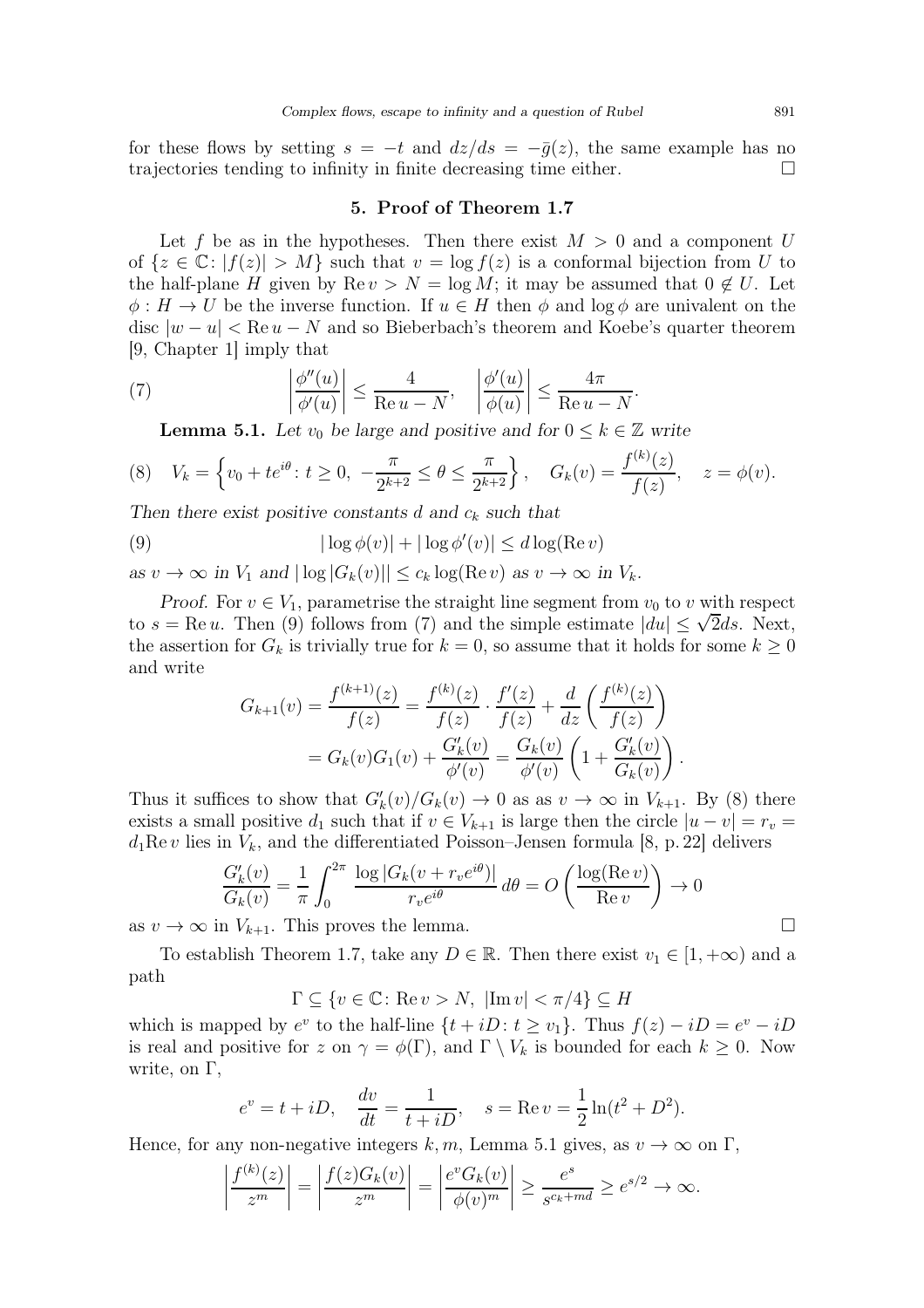It then follows that, for  $c > 0$ ,

$$
\int_{\gamma} |f^{(k)}(z)|^{-c} |dz| \le O(1) + \int_{\Gamma} e^{-cs/2} |\phi'(v)| |dv| \le O(1) + \int_{\Gamma} e^{-cs/4} |dv|
$$
  
=  $O(1) + \int_{v_1}^{+\infty} \frac{1}{(t^2 + D^2)^{1/2 + c/8}} dt < +\infty.$ 

## 6. Proof of Theorem [1.5](#page-2-3)

<span id="page-7-0"></span>Suppose first that the inverse function of the antiderivative  $G$  of  $g$  has a logarithmic singularity over infinity, and take  $D \in \mathbb{R}$ . Then Theorem [1.7](#page-3-3) may be applied with  $f = G$  and  $m = c = 1$ , giving a level curve  $\gamma = \gamma_D$ , lying in a neighbourhood of the singularity, on which  $\text{Im } G(z) = D$  and  $\text{Re } G(z)$  increases. This curve is a trajectory for [\(3\)](#page-1-2), traversed in time

$$
\int_{\gamma} \frac{1}{\bar{g}(z)} dz \le \int_{\gamma} |G'(z)|^{-1} |dz| < +\infty,
$$

which completes the proof in this case.

For the proof of the following lemma the reader is referred to the statement and proof of [\[13,](#page-8-14) Lemma 3.1].

<span id="page-7-1"></span>**Lemma 6.1.** [\[13\]](#page-8-14) Let the function  $\phi: H \to \mathbb{C} \setminus \{0\}$  be analytic and univalent, where  $H = \{v \in \mathbb{C} : \text{Re}\,v > 0\}$ , and for  $v, v_1 \in H$  define  $Z(v) = Z(v, v_1)$  by

(10) 
$$
Z(v, v_1) = \int_{v_1}^v e^{u/2} \phi'(u) du = 2e^{v/2} \phi'(v) - 2e^{v_1/2} \phi'(v_1) - 2 \int_{v_1}^v e^{u/2} \phi''(u) du.
$$

Let  $\varepsilon$  be a small positive real number. Then there exists a large positive real number  $N_0$ , depending on  $\varepsilon$  but not on  $\phi$ , with the following property.

Let  $v_0 \in H$  be such that  $S_0 = \text{Re } v_0 \geq N_0$ , and define  $v_1, v_2, v_3, K_2$  and  $K_3$  by

$$
v_j = \frac{2^j S_0}{128} + iT_0
$$
,  $T_0 = \text{Im } v_0$ ,  $K_j = \left\{ v_j + re^{i\theta} : r \ge 0, -\frac{\pi}{2^j} \le \theta \le \frac{\pi}{2^j} \right\}$ .

Then the following two conclusions both hold:

<span id="page-7-3"></span>(i)  $Z = Z(v, v_1)$  satisfies, for  $v \in K_2$ ,

(11) 
$$
Z(v, v_1) = \int_{v_1}^v e^{u/2} \phi'(u) du = 2e^{v/2} \phi'(v) (1 + \delta(v)), \quad |\delta(v)| < \varepsilon.
$$

<span id="page-7-2"></span>(ii)  $\psi = \psi(v, v_1) = \log Z(v, v_1)$  is univalent on a domain  $H_1$ , with  $v_0 \in H_1 \subseteq K_3$ , and  $\psi(H_1)$  contains the strip

(12) 
$$
\left\{\psi(v_0) + \sigma + i\tau : \sigma \ge \log \frac{1}{8}, -2\pi \le \tau \le 2\pi\right\}.
$$

Assume henceforth that q is as in the hypotheses of Theorem [1.5](#page-2-3) and the inverse function of g has a logarithmic singularity over infinity. This time there exist  $M > 0$ and a component C of  $\{z \in \mathbb{C} : |q(z)| > M\}$  such that  $\zeta = \log q(z)$  is a conformal mapping of C onto the half-plane given by  $\text{Re}\,\zeta > \log M$ . Since [\(3\)](#page-1-2) may be re-scaled via  $z = Mw$  and  $g(z) = Mh(w)$ , it may be assumed that  $M = 1$  and  $0 \notin C$ . In order to apply Lemma [6.1,](#page-7-1) let  $\phi: H \to C$  be the inverse function  $z = \phi(v)$  of the mapping from  $C$  onto  $H$  given by

$$
v = 2\zeta = 2\log g(z), \quad g(z) = e^{v/2}.
$$

As in the proof of Theorem [1.7,](#page-3-3) [\(7\)](#page-6-2) holds for  $u \in H$ , with  $N = 0$ .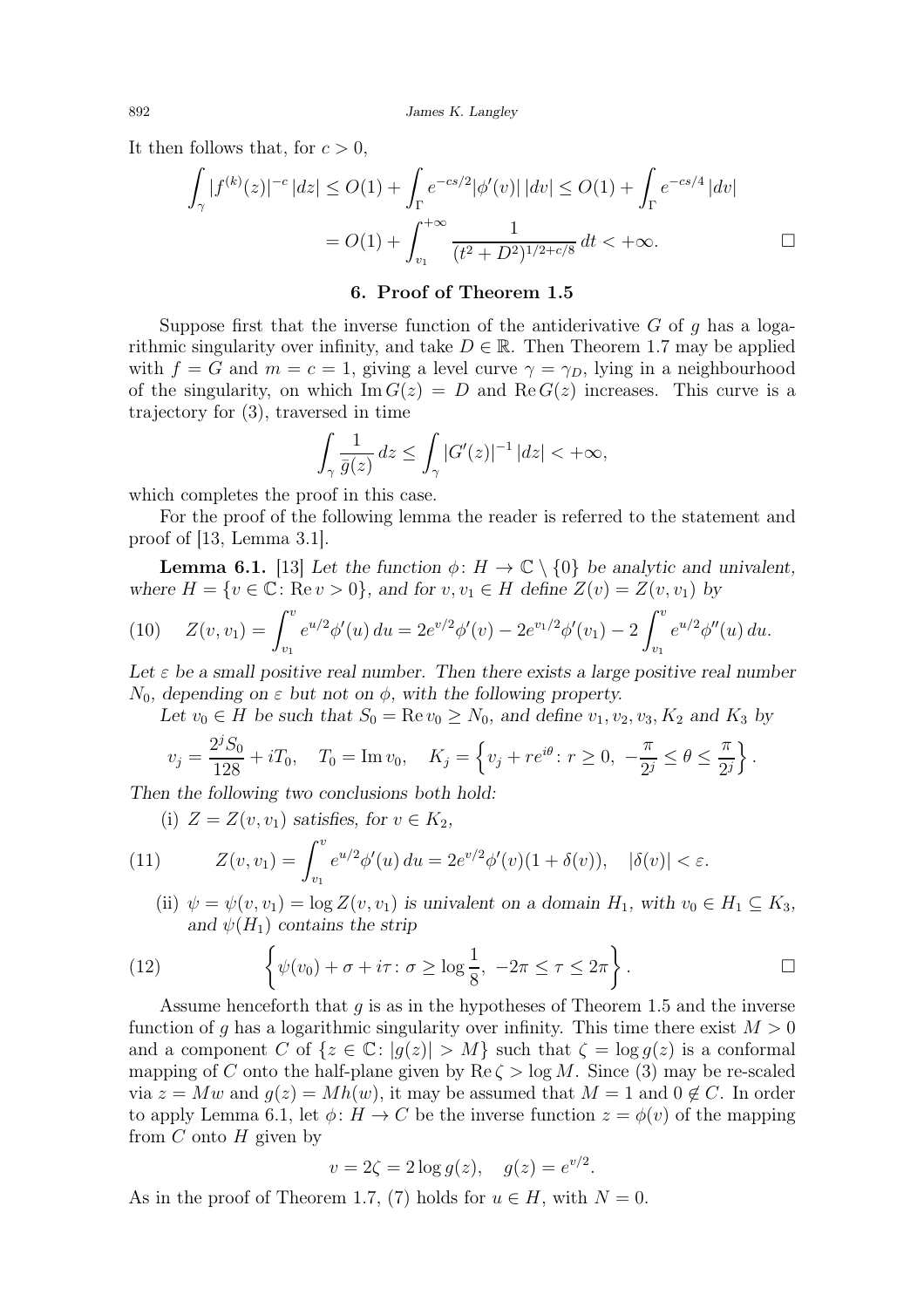By [\(12\)](#page-7-2) there exists  $X_0 > 0$  such that  $Z(v, v_1)$  maps a domain  $H_2 \subseteq H_1 \subseteq K_3 \subseteq$ H univalently onto a half-plane  $\text{Re } Z > X_0$ . Hence, for any  $Y_0 \in \mathbb{R}$ , there exists a path Γ which tends to infinity in  $H_2$  and is mapped by  $Z(v, v_1)$  onto the half-line  $L_0 = \{X + iY_0, X \ge X_0 + 1\}$ . Consider the flow in  $H_2$  given by

(13) 
$$
\phi'(v)\dot{v} = \overline{e^{v/2}};
$$

by [\(11\)](#page-7-3) this transforms under  $Z = Z(v, v_1)$  to

(14) 
$$
\dot{Z} = \frac{dZ}{dv}\dot{v} = e^{v/2}\phi'(v)\dot{v} = |e^v|.
$$

Combining [\(7\)](#page-6-2) and [\(11\)](#page-7-3) shows that  $|e^v| \geq |Z(v)|^{3/2}$  for large v on Γ. Hence there exists a trajectory of [\(14\)](#page-8-15) which starts at  $X_0 + 1 + iY_0$  and tends to infinity along  $L_0$ in time

<span id="page-8-16"></span><span id="page-8-15"></span>
$$
T_0 \le \int_{X_0+1}^{\infty} \left| \frac{dt}{dX} \right| dX \le O(1) + \int_{X_0+1}^{\infty} (X^2 + Y_0^2)^{-3/4} dX < +\infty.
$$

This gives a trajectory of [\(13\)](#page-8-16) tending to infinity along  $\Gamma$  and taking finite time to do so, and hence a trajectory  $\gamma$  of [\(3\)](#page-1-2) in C, tending to infinity in finite increasing time. Since  $Y_0 \in \mathbb{R}$  may be chosen at will, this proves Theorem [1.5.](#page-2-3)

## References

- <span id="page-8-4"></span><span id="page-8-3"></span>[1] Barth, K. F., D. A. Brannan, and W. K. Hayman: The growth of plane harmonic functions along an asymptotic path. - Proc. London Math. Soc. (3) 37:2, 1978, 363–384.
- <span id="page-8-2"></span>[2] Bergweiler, W.: Iteration of meromorphic functions. - Bull. Amer. Math. Soc. 29, 1993, 151–188.
- <span id="page-8-9"></span>[3] Bergweiler, W., and A. Eremenko: On the singularities of the inverse to a meromorphic function of finite order. - Rev. Mat. Iberoamericana 11, 1995, 355–373.
- <span id="page-8-11"></span>[4] BRICKMAN, L., and E.S. THOMAS: Conformal equivalence of analytic flows. - J. Differential Equations 25:3, 1977, 310–324.
- <span id="page-8-5"></span>[5] Eremenko, A. E.: Geometric theory of meromorphic functions. - Lectures at Univ. Michigan 2006, http://www.math.purdue.edu/∼eremenko/dvi/mich.pdf.
- <span id="page-8-6"></span>[6] Eremenko, A. E., and M. Yu. Lyubich: Dynamical properties of some classes of entire functions. - Ann. Inst. Fourier Grenoble 42, 1992, 989–1020.
- <span id="page-8-13"></span>[7] HAVIN, V. P., S. V. KHRUSHCHEV, and N. K. NIKOL'SKII (Eds.): Linear and complex analysis problem book. - Lecture Notes in Math. 1043, Springer-Verlag, Berlin-New York, 1984.
- <span id="page-8-12"></span>[8] Hayman, W. K.: Meromorphic functions. - Clarendon Press, Oxford, 1964.
- <span id="page-8-10"></span>[9] Hayman, W. K.: Multivalent functions. 2nd edition. - Cambridge Tracts in Math. 110, Cambridge Univ. Press, Cambridge 1994.
- <span id="page-8-7"></span>[10] Kaplan, W.: Extensions of the Gross star theorem. - Michigan Math. J. 2, 1954, 105–108.
- <span id="page-8-1"></span>[11] Langley, J. K.: Composite Bank–Laine functions and a question of Rubel. - Trans. Amer. Math. Soc. 354, 2002, 1177–1191.
- <span id="page-8-14"></span>[12] Langley, J. K.: Trajectories escaping to infinity in finite time. - Proc. Amer. Math. Soc. 145, 2017, 2107–2117.
- <span id="page-8-8"></span>[13] Langley, J. K.: Bank–Laine functions, the Liouville transformation and the Eremenko– Lyubich class. - J. Anal. Math. 141:1, 2020, 225–246.
- <span id="page-8-0"></span>[14] LEWIS, J., J. ROSSI, and A. WEITSMAN: On the growth of subharmonic functions along paths. - Ark. Mat. 22:1, 1984, 109–119.
- [15] NEEDHAM, D. J., and A. C. KING: On meromorphic complex differential equations. Dynam. Stability Systems 9, 1994, 99–122.